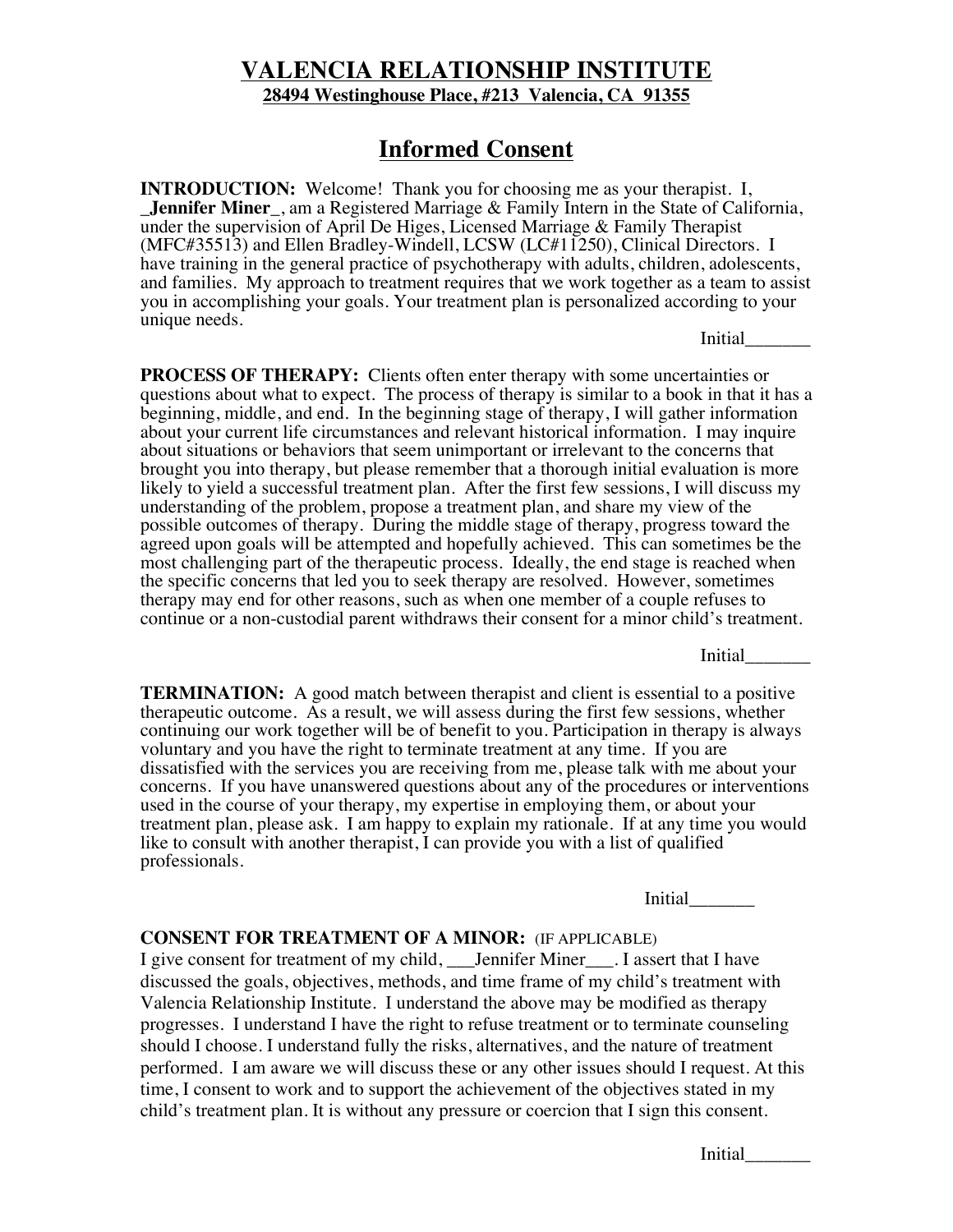**CONFIDENTIALITY**: All information disclosed within sessions and the written records pertaining to those sessions are confidential and may not be revealed to anyone other than my supervisors without your written permission, except where disclosure is required by law.

Initial\_\_\_\_\_\_\_

**When Disclosure Is Required By Law:** Some of the circumstances where disclosure is required by the law are: where there is a reasonable suspicion of child, dependent or elder abuse or neglect; where a client presents a danger to self, to others, to property, or is gravely disabled or when client's family members communicate to **\_\_\_** Jennifer Miner **\_\_** that the client presents a danger to others.

Initial\_\_\_\_\_\_\_

**When Disclosure May Be Required:** Disclosure may be required pursuant to a legal proceeding by or against you. If you place your mental status at issue in litigation initiated by you, the defendant may have the right to obtain the psychotherapy records and/or testimony by **Jennifer Miner** . In couple and family therapy, or when different family members are seen individually, even over a period of time, confidentiality and privilege do not apply between the couple or among family members, unless otherwise agreed upon. **\_\_\_Jennifer Miner\_\_\_\_** will use her clinical judgment when revealing such information and she will not release records to any outside party unless she is authorized to do so by all adult family members who were part of the treatment.

Initial\_\_\_\_\_\_\_

**Emergencies**: If there is an emergency during our work together, or in the future after termination where \_\_Jennifer Miner\_\_ becomes concerned about your personal safety, the possibility of you injuring someone else, or about you receiving proper psychiatric care, she will do whatever he can within the limits of the law, to prevent you from injuring yourself or others and to ensure that you receive the proper medical care. For this purpose, she may also contact the person whose name you have provided on the biographical sheet.

Initial\_\_\_\_\_\_\_

**Health Insurance & confidentiality of records:** Disclosure of confidential information may be required by your health insurance carrier or PPO in order to process the claims. If you instruct \_Jennifer Miner\_\_, only the minimum necessary information will be communicated to the carrier. However, I have no control or knowledge over what insurance companies do with the information I submit or who has access to this information. You must be aware that submitting a mental health invoice for reimbursement carries a certain amount of risk to confidentiality, privacy or to future capacity to obtain health or life insurance or even a job. The risk stems from the fact that mental health information is likely to be entered into big insurance companies' computers and is likely to be reported to the National Medical Data Bank. Accessibility to companies' computers or to the National Medical Data Bank database is always in question as computers are inherently vulnerable to break in's and unauthorized access. Medical data has been also reported to be legally accessed by enforcement and other agencies, which also puts you in a vulnerable position.

Initial\_\_\_\_\_\_\_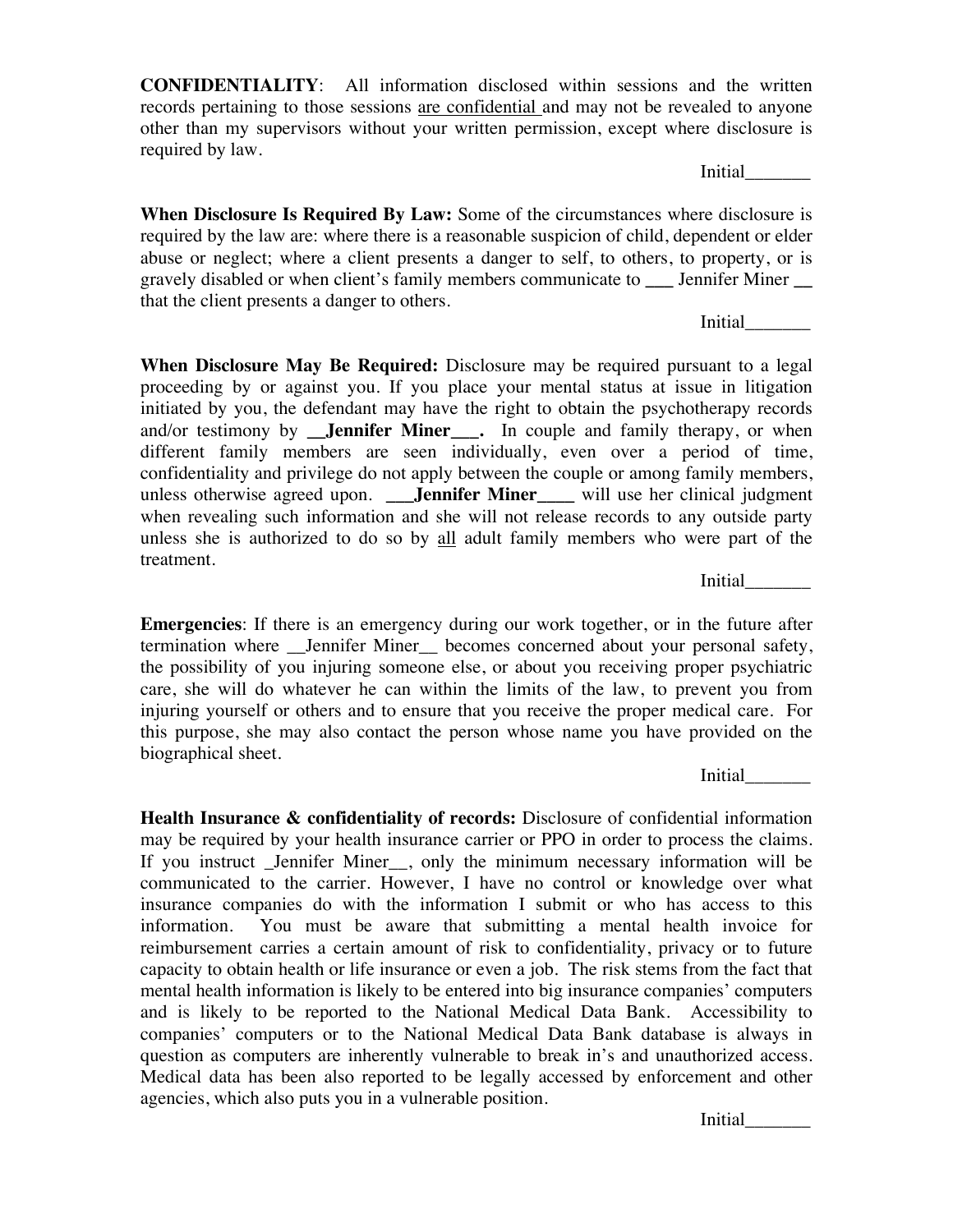**Litigation Limitation:** Due to the nature of the therapeutic process and the fact that it often involves making a full disclosure with regard to many matters which may be of a confidential nature, it is agreed that should there be legal proceedings (such as, but not limited to divorce and custody disputes, injuries, lawsuits, etc.), neither you nor your attorneys, nor anyone else acting on your behalf will call on \_\_Jennifer Miner\_\_\_\_\_\_\_ to testify in court or at any other proceeding, nor will a disclosure of the psychotherapy records be requested unless otherwise agreed upon.

Initial\_\_\_\_\_\_\_

**Consultation**: Sometimes consultations with other therapists can be helpful. While I consult regularly with other professionals regarding my clients, I do not disclose client's names or other identifying information. I maintain the confidentiality of my clients even when consulting with other professionals.

Initial\_\_\_\_\_\_\_

**E - Mails, Cell phones, Computers and Faxes**: It is very important to be aware that computers and e-mail and cell phone communication can be relatively easily accessed by unauthorized people and hence can compromise the privacy and confidentiality of such communication. E-mails, in particular are vulnerable to such unauthorized access due to the fact that servers have unlimited and direct access to all e-mails that go through them. Additionally, Jennifer Miner's e-mails are not encrypted. Faxes can easily be sent erroneously to the wrong address. \_\_\_\_\_\_Jennifer Miner\_\_\_ computers are equipped with a firewall, a virus protection and a password. I also back up all confidential information from my computers on to a hard-drive on a regular basis. The hard-drive is stored securely off-site. Please notify \_\_\_\_ Jennifer Miner\_\_\_\_\_\_ if you decide to avoid or limit in any way the use of any or all communication devises, such as e-mail, cell-phone or Faxes. If you communicate confidential or highly private information via e-mail, \_ Jennifer Miner \_\_\_\_\_ will assume that you have made an informed decision, will view it as your agreement to take the risk that such communication may be intercepted, and I will honor your desire to communicate on such matters via e-mail. Please do not use e-mail or Faxes for emergencies.

Initial\_\_\_\_\_\_\_

**TELEPHONE & EMERGENCY PROCEDURES:** If you need to contact \_\_\_\_\_ Jennifer Miner **Lack** between sessions, please leave a message on the answering service (661) 259-8200 and your call will be returned as soon as possible. I check my messages a few times during the daytime only, unless I am out of town. If an emergency situation arises, indicate it clearly in your message and if you need to talk to someone right away please call 911, contact the National Crisis and Suicide Prevention Hotline at (800) 784- 2433 or go to your local emergency room. Please do not use e-mail or Faxes for emergencies.

Initial\_\_\_\_\_\_\_

**PAYMENTS & INSURANCE REIMBURSEMENT:** Clients are expected to pay the standard fee of \$ 150.00 per 50 minute sessions as services are rendered. In order to further maximize our time together, payment is expected at the beginning of each session. Telephone conversations, site visits, report writing and reading, consultation with other professionals, release of information, reading records, longer sessions, travel time, etc. will be charged at the same rate, unless indicated and agreed upon otherwise. Please notify \_ Jennifer Miner \_\_\_\_\_\_\_\_ if any problems arise during the course of therapy